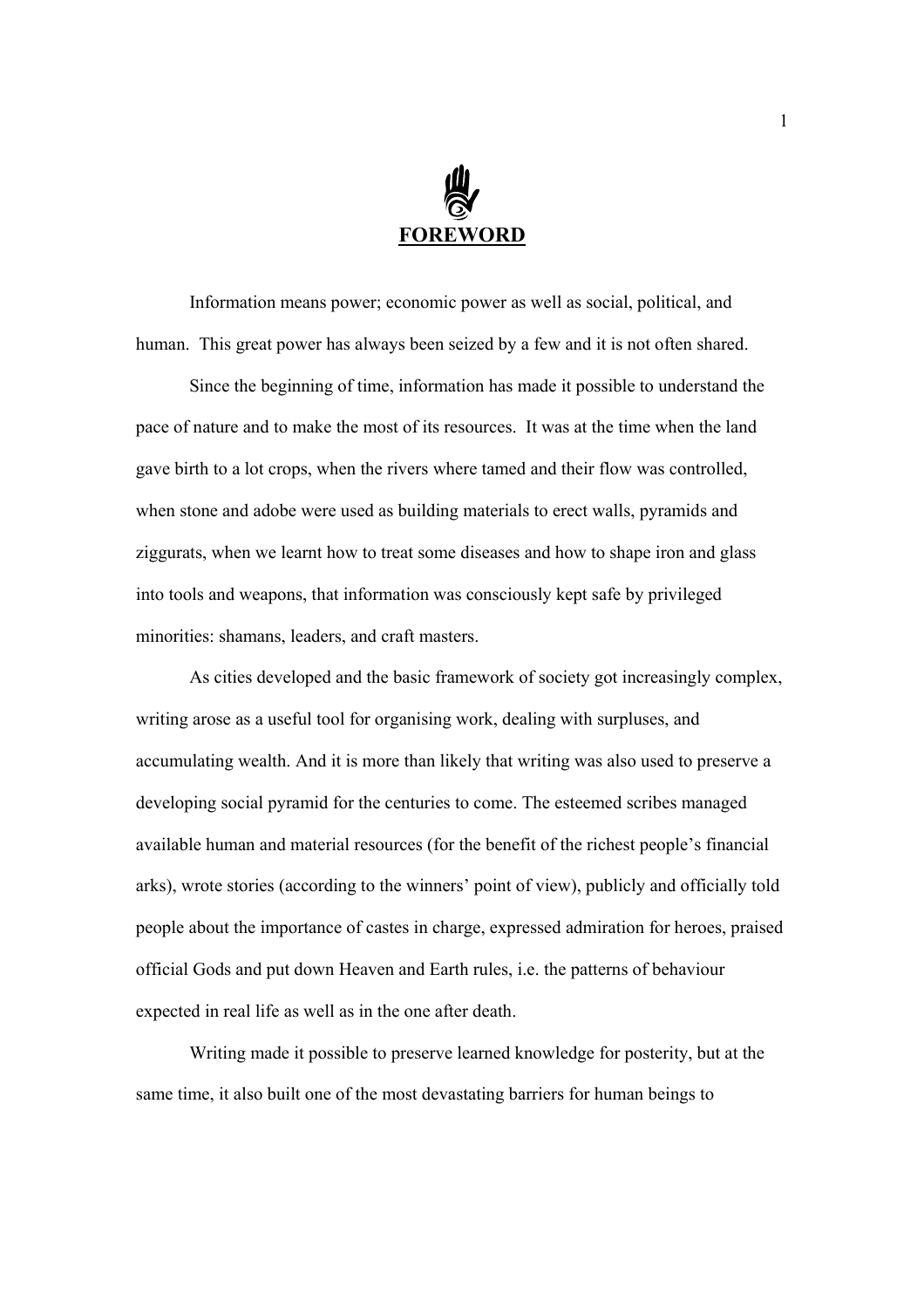overcome: illiteracy.

Oral tradition continued to exist (and still does nowadays); however, most relevant information and strategic knowledge were hidden under the mysterious layer of written symbols. As a consequence, knowing how to write and manage and organise information resulted in having power. Until printing systems were born, information was recorded in strips made from agave fibres as Aztec by Mayan priests, European monasteries made codices of papyrus, in Islamic and Jewish manuscripts, in bamboo tablets from south eastern Asia or in Chinese bands of silk. The rest continued through talk, passed down from generation to generation. However, the most valuable oral knowledge still remained in the hands of some privileged individuals.

This state of knowledge made possible the improvement of navigation techniques and the development of a modern medicine that resulted in new horizons being discovered inwards and outwards; it also played a leading role in developing many different devices and machines in order to improve industry and agriculture, allowing economic development and growth to take place. However, more efficient weapons were created at the same time. Everything positive has a negative side and no exception should be applied to knowledge.

The invention of printing press set knowledge free. The growing number of books reached thousands of hands making it possible that the pleasure of reading and the opportunity to write increased at the same time. Reading should have meant to be able to explain and apprehend new ideas, to have the right and the freedom and to make use of both, to break chains, to loosen gags… But still relevant information was not made available for the majority; it remained in a few educated hands: scientists, philosophers,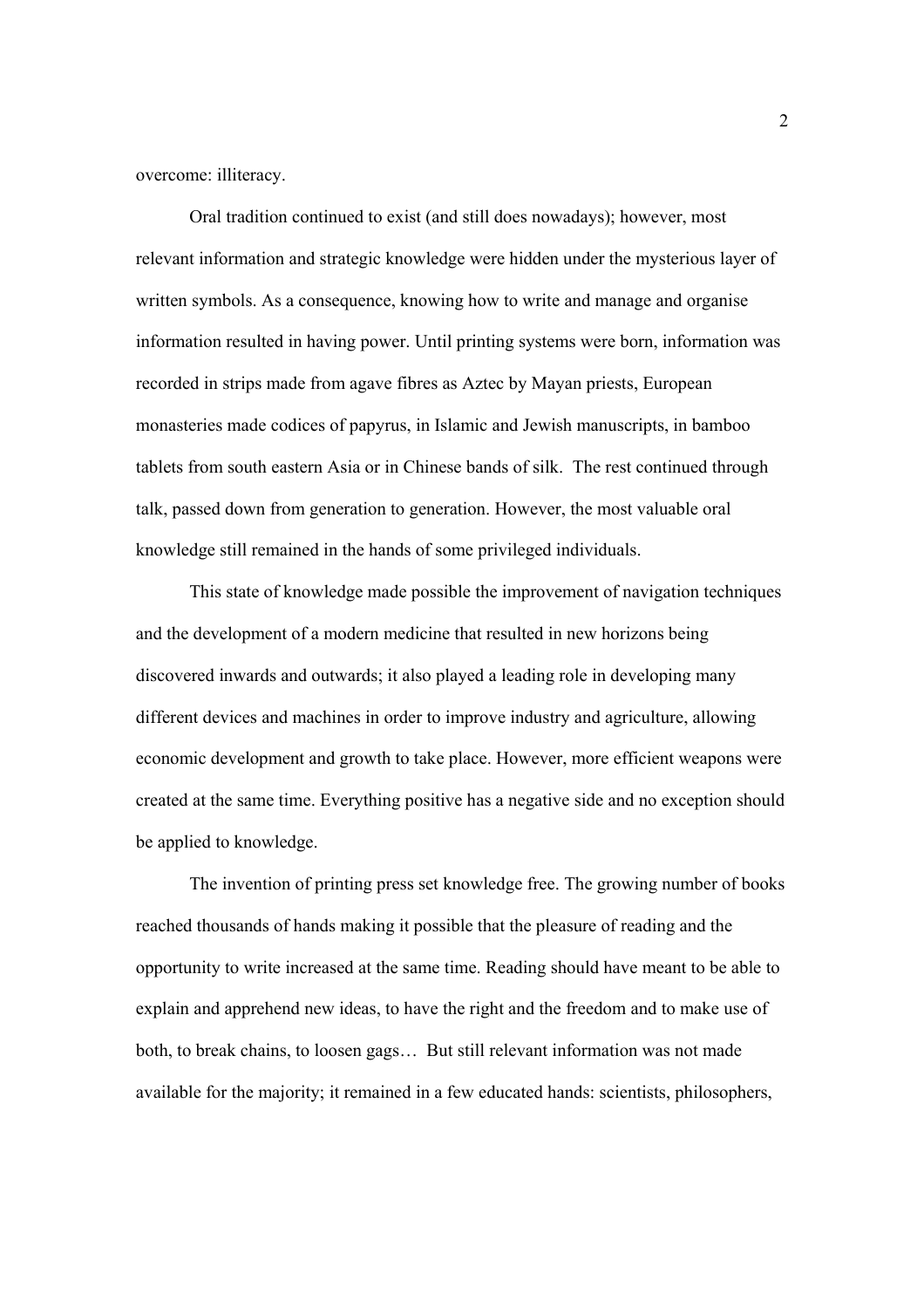and aristocrats.

Hourglasses slowly and inexorably let go down the sands of history. The world has been the impassive (though injured) witness that has seen social and industrial revolutions, nonsense wars, astonishing discoveries, hunger and death, diseases and plagues, the mushroom cloud of atomic bomb and demonstrations supporting peace, defeated monsters and ghosts to be hunted. In some way or another, information has played a crucial role in history's development and in all cases this knowledge has always belonged to very few people who have organised life to suit themselves. Progress, development, "First World", wealth, health, safety, education, happiness and growth have only benefited a small minority: the majority of people continued to be on the other side of the information, literacy and knowledge divide, hardly maintaining their identities and cultures, struggling to survive in a world that let them behind, and at the very bottom of the organization.

At present time, information has become a consumer good, the imaginary line around which the current "Knowledge Society" turns. Digital revolution and telecommunication technologies improvement permit recovering, storing and managing knowledge, allow being fast, directly and constantly connected with very distant places and it also give us the chance to carry a library in our pockets in a simple plastic sheet. However, in spite of those many discoveries, findings and new open doors, the particular way of doing things and organizing theories and ideas continues to be the same and unfortunately very little has changed. There are still well informed and misinformed people and a widening gap between rich and poor. There are still whole peoples condemned to a life of ignorance and silence. And there are a shameful number of people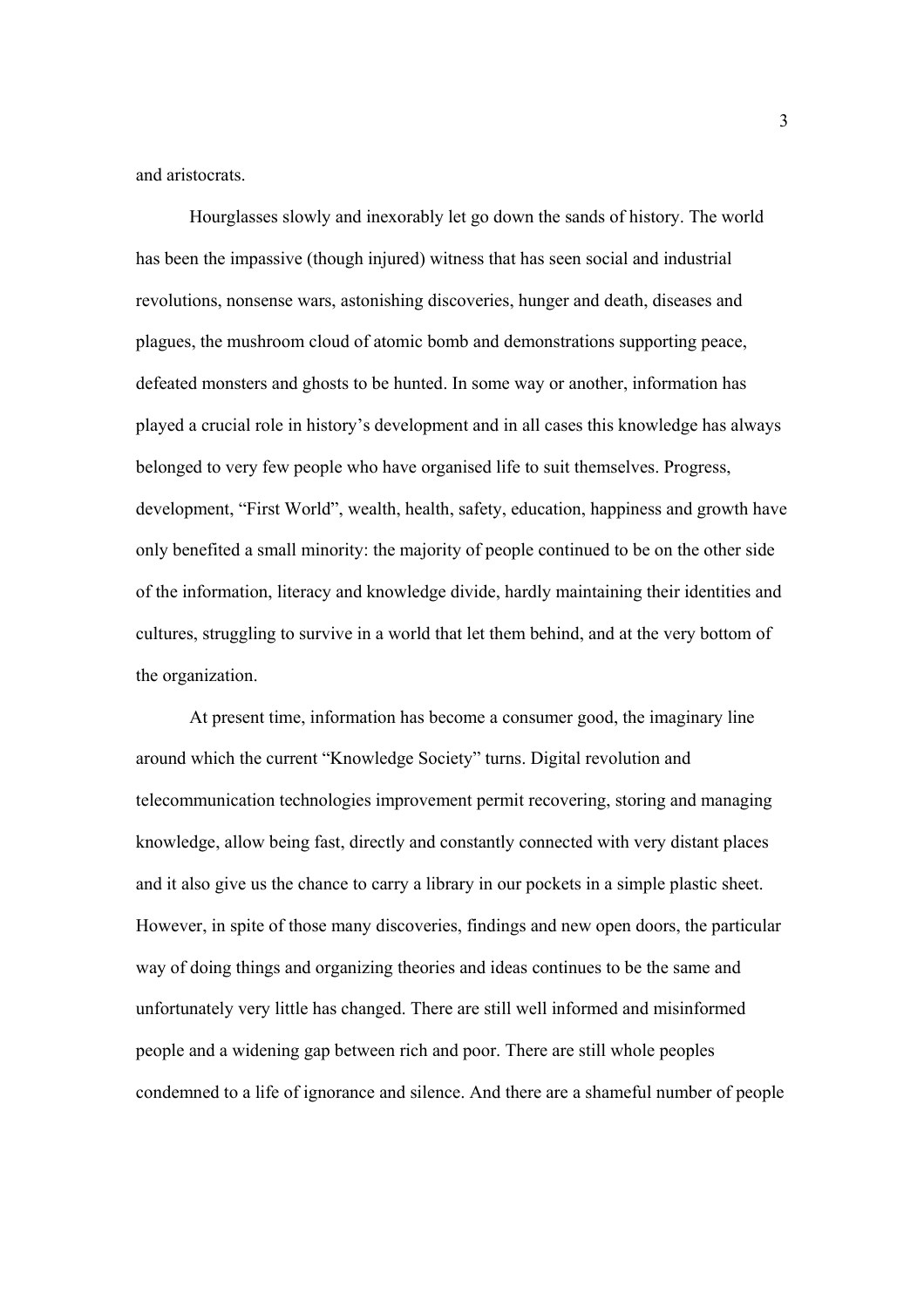who do not know yet how to read or write. Only actors and labels have changed. "Knowledge Society" has created new focus of richness as well as of poverty, it has made new divides and differences to appear, and it has invented contemporary forms of social exclusion and illiteracy. A very important part of the world still remains under the shadow of social development and progress whereas the most influential ones - no matter what they say - continue to control the rest, holding in their hands the enormous power of information while multinational corporations have put a price on the most valuable knowledge (medicine, biology, engineering, agriculture, genetics, computing, and telecommunication) swelling its savings accounts.

Only those who can pay for it will be able to have access to information. Authors' rights under iron-restricted conditions make it very difficult to have access to the arts and literatures. Nowadays, culture is a privilege of the very few who can pay for it and its free distribution has become almost illegal. Accessible knowledge on the Internet - plenty in quantity and varied in quality - can only be reached by those who have technological capacity and necessary training. Information power is still in the hands of very few. But extremely powerful people and the machinery of this system have created a sophisticated chain of subtle links that make it difficult break it. Poor societies are left behind and their disadvantaged people continue living in misery in our world, among us, with us, and because of us.

The librarian has seen this long process happen since the first symbols were inscribed in clay tablets or parchments. Through centuries the library role has changed to adapt itself quickly to the new demands of its users: from merely storing documents to be a nest of controversial intellectuals, a place of refuge for works of classical literature in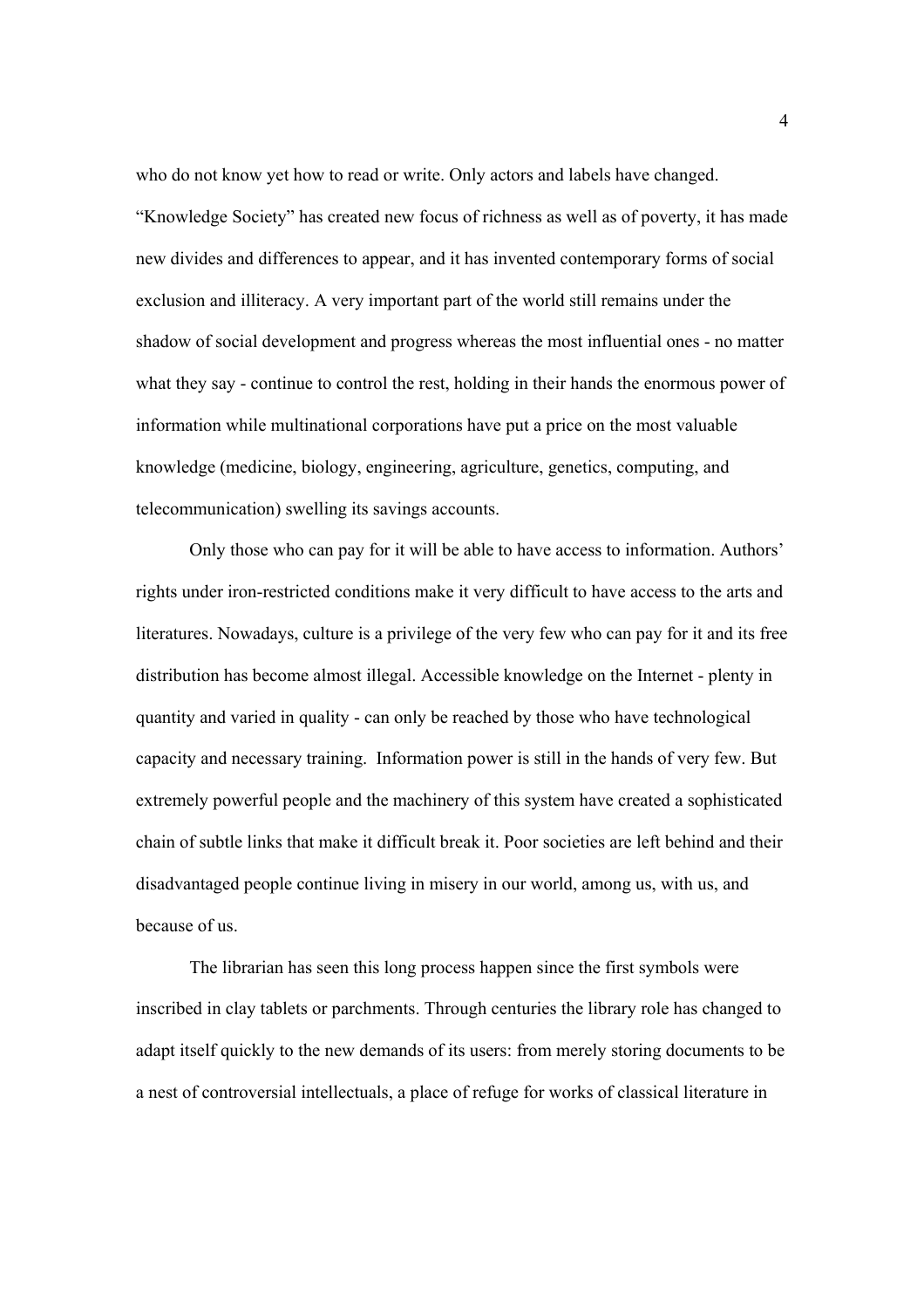dark times, showcase for priceless treasures, basic knowledge source, development support and memory manager. Many librarians have worked as accomplices to the powerful. But many others have fought for literacy teaching and knowledge diffusion, campaigned for free expression, struggled for free access to information, and promoted equality and solidarity.

The librarian has not always been conscious of all the power that rested in their hands, nor of the huge responsibility for making fair use of it. Immersed in his/her traditional activities of preservation and organisation, maybe confused with vertiginous changes that have taken place in recent times, the librarian does not seem to notice the important part they might play in the present society. He/she should guarantee liberties and human rights such as education, information access, free expression, identity, work. He/she should provide practical tools so users can solve themselves health problems, prevent violence, addictions, nutritional deficiencies. The librarian should wipe out illiteracy, revitalize oral traditions, spread ancient and almost forgotten knowledge, and recover endangered languages… He/she should fight against racism and discrimination, teach tolerance and respect and facilitate integration in multicultural societies. The librarian should give voice to ever-silent ones, encourage those who failed to reach their goal, and extend his/her hand towards the weakest ones. He/she should demonstrate age, gender, religion, and race equality among all people. The librarian should spread solidarity and brotherhood, tell the story of those who were defeated, express admiration for every little example of our wonderful human diversity and bring back seemingly insignificant memories that turn to be invaluable as time passes. He/she should promote free democratic and socially egalitarian access to information by liberating us from any

5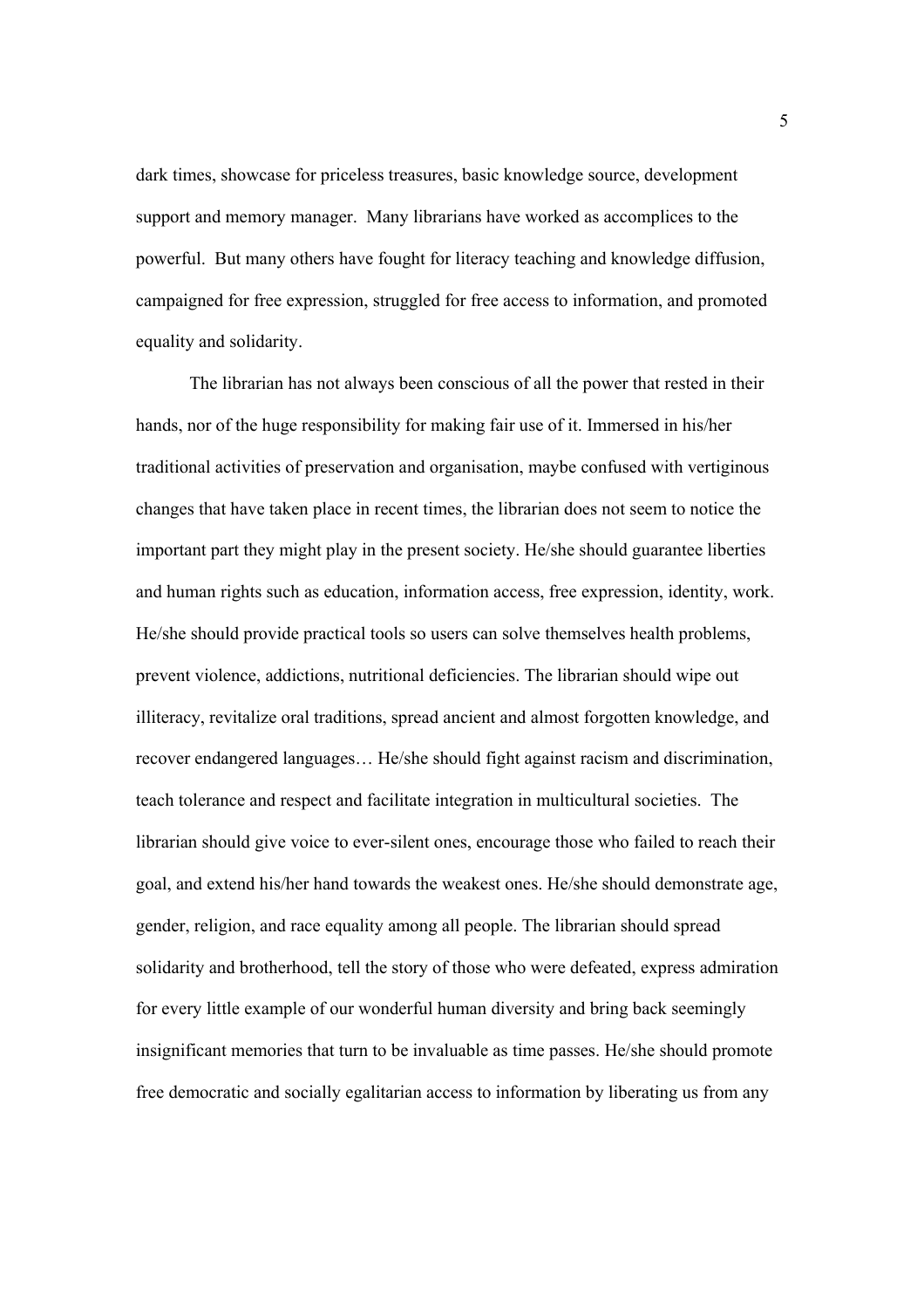restraints on its flow due to commercial chains. The librarian should try to achieve the praiseworthy purpose of - at one time in life- power not longer being in the hands of the minority. He/she should be able to achieve some sort of equilibrium by demolishing certain walls and building new bridges. The librarian should try people look at each other's eyes on an equal footing. The librarian should do it not because it is a good idea but because this *is* the idea.

This Guide clearly demonstrates that many librarians are aware of the power they have and their responsibility of fairly using it. They have already assumed an active, creative, imaginative, consistent, and supportive role in their job and, consequently, in our society. Toni Samek's work also gives evidence of many librarians waking up from a hundred-year-old dream and being able to knock out their library's walls, open the bookcases, and allow books to reach every corner of their communities. Her work tells us about those librarians who dare to shout and dream at the same time that they recognise the painful reality that surrounds them. These professionals are always trying to find solutions for users' needs and interests by working next to them. They, as the author proves, have to be organised, have to investigate, propose, design, plan, and discuss. Many of them demonstrate, protest, show their disagreement and turn their place of work and their life into true trenches, fighting for their ideals of peace, justice, freedom, equality, and hope. This Guide demonstrates that utopia is still alive. And provided that it exists, there will be always good reasons for going on and giving our best.

As a librarian and also as an anarchist, I believe and desire that the words and the information that my friend and colleague, Toni Samek, sets free and spreads in these pages will manage to blow open locked doors, melt the chains from thousands of minds,

6